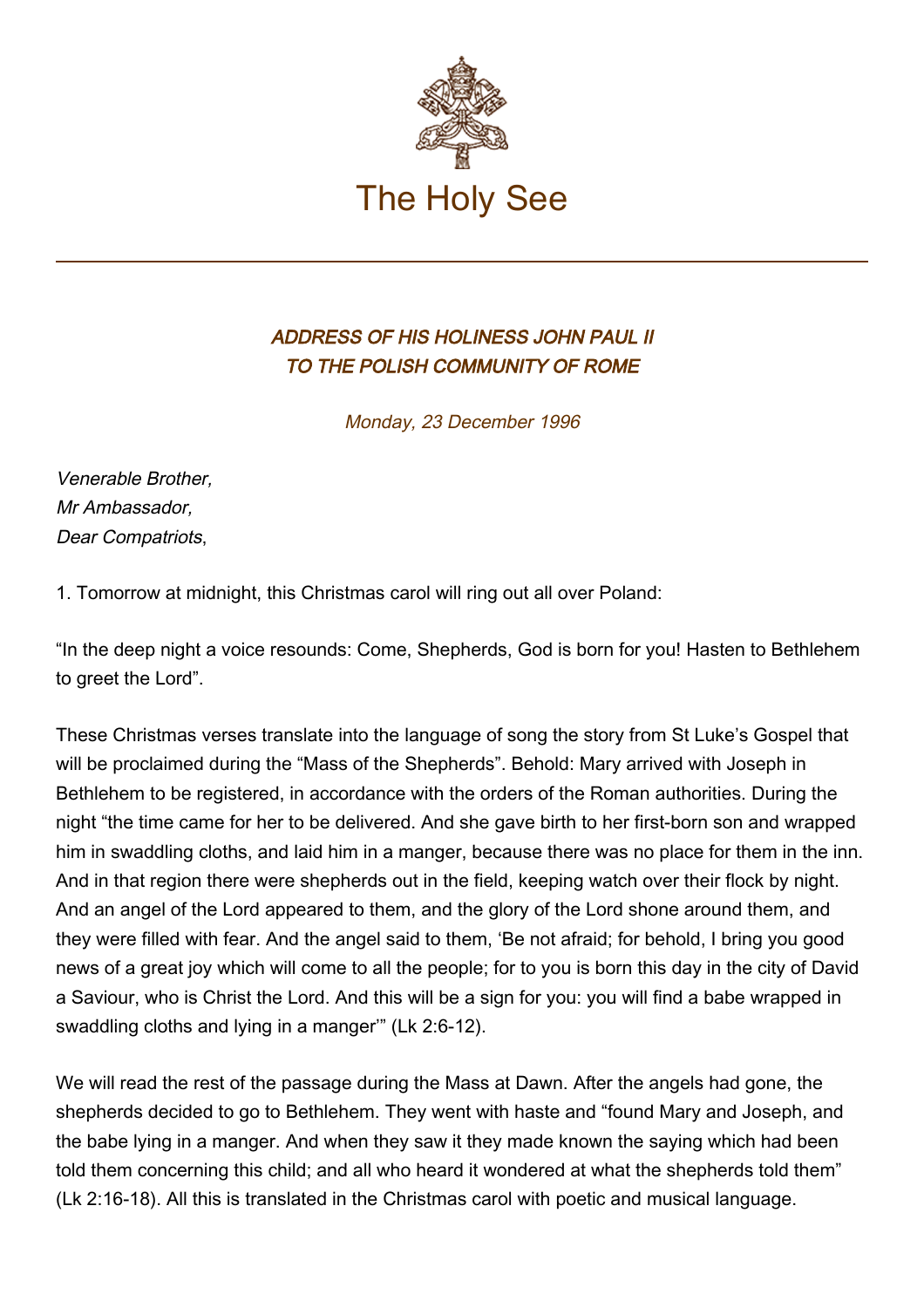What the carol In the deep night expressed as a story, the wonderful Polish Christmas carol God is born, written by the poet Franciszek Karpiñski, transforms into mystagogy, into a hymn that brings us into the mystery.

"God is born, man's might is amazed: the Lord of heaven empties himself! The fire subsides, the splendour is veiled, the Infinite is encompassed".

With these words the poet presented the mystery of the Incarnation of God's Son, using contrasts to express what is essential to the mystery: in assuming human nature, the infinite God at the same time assumed the limitations of a creature. And he continues:

"The Infinite is encompassed. Scorned, yet clothed with glory, the mortal King of the ages!".

And lastly the Christmas carol uses St John's words:

"And the Word was made flesh and came to dwell amongst us".

Thus the Christmas verses have translated into musical language what is found in the readings of the three Holy Masses of Christmas, at midnight, at dawn and during the day.

2. As I think of these expressions of popular piety, I remember all the other Christmas carols whose musical and theological wealth is enormous. I remember the Polish churches where the sound of the sublime melodies reechoes, full of joy and sometimes full of melancholy, touching in tone and content, telling of the profound truths connected with the event and mystery of the birth of God's Son. I remember Nowa Huta, where at midnight on Christmas Eve I used to celebrate the "Mass of the Shepherds", or at Bieńczyce, or at Mistrzejowice, or at Wzgórza Krzesławickie, when we had to struggle to have churches built. Then the Christmas carols were the particular sign of unity of the people who came, as in Bethlehem, to Christ who "had found no room". Those same people wanted to invite Jesus into their hearts, into their communities and into their daily lives. These Christmas carols not only belong to our history; in a certain sense, they form our national and Christian history. They are many and of considerable spiritual richness. From the oldest to those of today, from the liturgical to the popular. I remember, for example, the so-called Christmas carol of the mountain people which we so love to hear: O little one, little one.

We must not lose this treasure. That is why, as I break the Christmas wafer with you, I hope that all of you, dear compatriots, whether in our homeland or here in Rome or anywhere in the world, may sing these Christmas carols, meditating on what they say, on their content, and that in them you may discover the truth about the love of God who became man for us.

Many other elements could be added to today's exchange of greetings as we listen to Christmas carols. But I like to recall the fervent announcement of peace: "Glory to God in the highest, and on